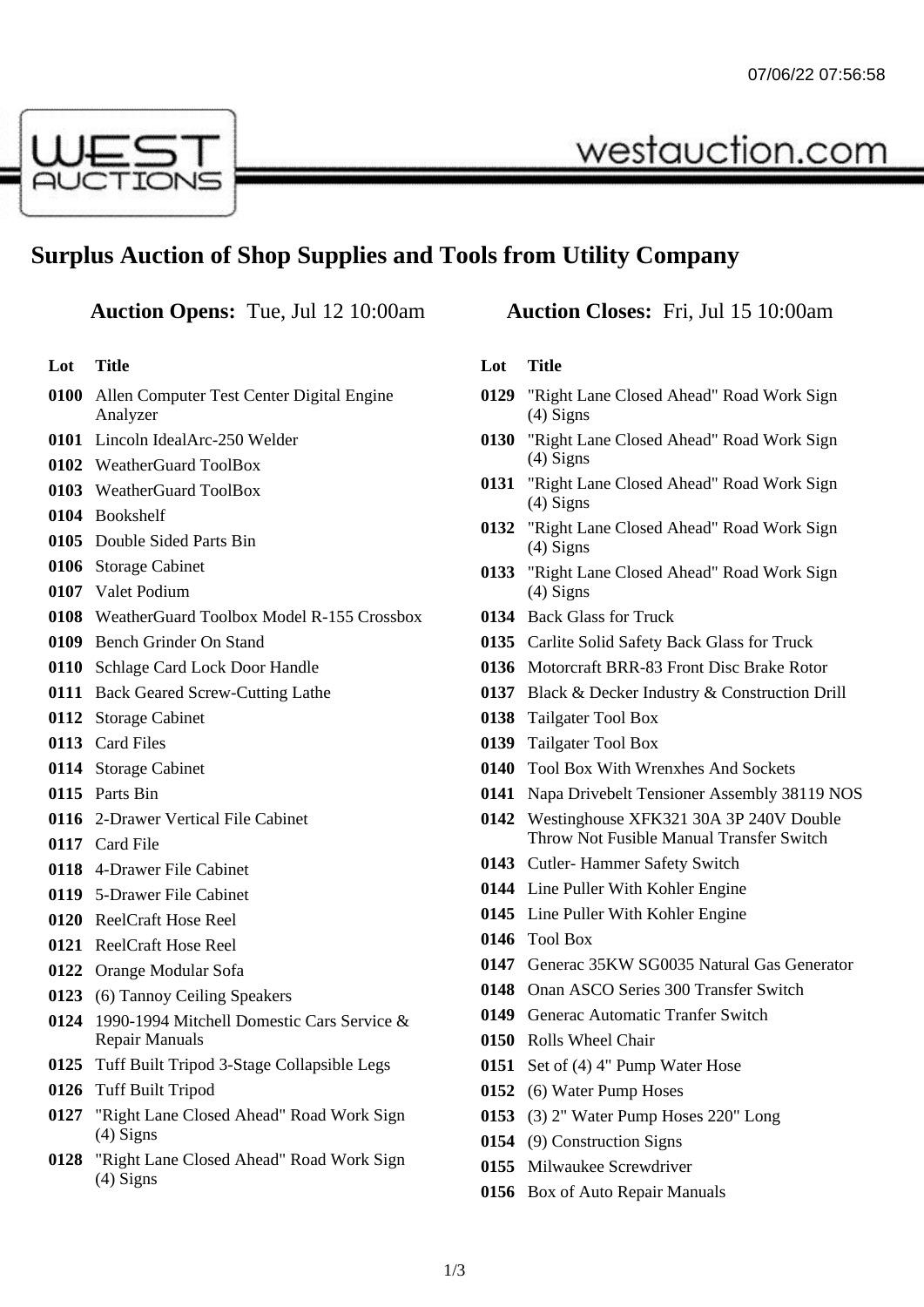### **Lot Title**

- Evacuation Chair
- Koffler Electrial Mechanical
- Eaton Culter Hammer Shutoff Panel
- Box of Mitchell Auto Repair Manuals
- Box of Mitchell Auto Repair Manuals
- Box of Engine Emissions Shop Manuals
- Schlage Card Lock Door Handle
- Schlage Card Lock Door Handle
- Schlage Card Lock Door Handle
- Schlage Card Lock Door Handle
- Schlage Card Lock Door Handle
- Parts Bins
- Parts Bins
- Parts Bin
- Parts Bin
- Parts Bin
- Parts Bin
- Parts Bin
- Drill Press Vise
- B-Line SERIES Strut 6 Pieces
- (3) Pipe Benders
- Hydraulic Crimping Head
- Delta 16 1/2" Drill Press
- (12) Dell DP/N OM770R 2U Cable Management Arm Kits (New in Box)
- Various Server Rack Parts NOS
- Avocent ATP3025-001 Cyclades 10 Outlets PDU
- Panduti Server Cover
- Willmore DC to DC Converter
- Dell Optiplex 755
- 500W Step Up & Down Power Transformer
- Roller Stand
- 14" Craftsman Cut Off Saw On Stand
- (13) 14" Metal Cut-off Blades
- Electromagnetic Lifter
- BigsEasyLift 600lb Magnet And Dolly
- Wissota Bench Grinder Model E-8
- Targus Computer Bag
- Dell Computer Bag
- Box of Crimping and Assorted Tools
- Brake Caliper KH 12795101